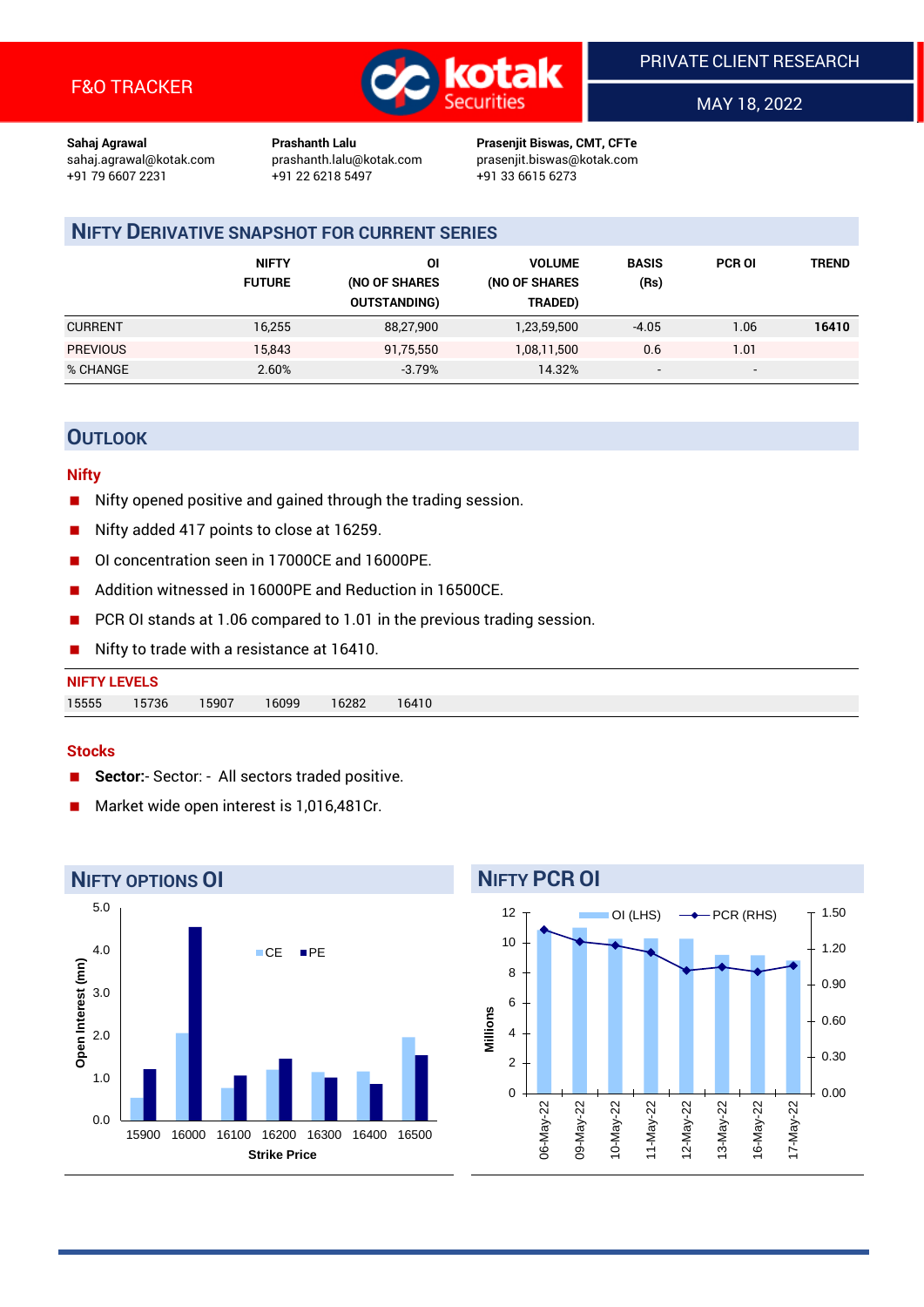# **FUTURE STATISTICS**

|  | <b>OI INCREASE</b> |  |
|--|--------------------|--|
|  |                    |  |

| <b>SYMBOL</b>     | ΟI    | ΟI          | <b>PRICE CHG</b> |
|-------------------|-------|-------------|------------------|
|                   | (%)   | (SHARES)    | (%)              |
| COROMANDEL        | 40.6% | 16,30,050   | 6.0%             |
| <b>CHAMBLFERT</b> | 11.8% | 23,67,000   | 5.5%             |
| <b>BAJAJFINSV</b> | 10.9% | 9,45,950    | 2.5%             |
| <b>METROPOLIS</b> | 10.9% | 5,05,400    | $-0.7%$          |
| <b>ABB</b>        | 9.8%  | 3,63,000    | 1.9%             |
| <b>HINDPETRO</b>  | 9.8%  | 1.29.84.300 | 0.6%             |
| <b>MCX</b>        | 9.8%  | 29,33,800   | 2.9%             |
| <b>LALPATHLAB</b> | 9.4%  | 11,62,500   | $-1.0%$          |
| <b>HONAUT</b>     | 9.4%  | 16,035      | 0.9%             |
| <b>PERSISTENT</b> | 8.1%  | 5.06.700    | 3.4%             |

| <b>OI DECREASE</b> |         |             |                  |
|--------------------|---------|-------------|------------------|
| <b>SYMBOL</b>      | ΟI      | ΩI          | <b>PRICE CHG</b> |
|                    | (%)     | (SHARES)    | (%)              |
| <b>GUJGASLTD</b>   | -11.9%  | 24,80,000   | $-0.8%$          |
| APOLLOHOSP         | $-8.3%$ | 22,94,250   | 3.4%             |
| <b>INTELLECT</b>   | $-7.0%$ | 12.99.750   | 11.2%            |
| <b>COALINDIA</b>   | $-6.6%$ | 4,10,55,000 | 7.5%             |
| GSPL               | $-6.4%$ | 20,94,800   | 2.6%             |
| <b>DIXON</b>       | $-6.1%$ | 8,45,500    | 4.4%             |
| <b>HINDALCO</b>    | $-5.7%$ | 4.38.66.450 | 9.6%             |
| <b>ESCORTS</b>     | $-5.7%$ | 31.47.100   | $-1.6%$          |
| <b>ATUL</b>        | $-5.5%$ | 1,76,025    | 2.0%             |
| <b>KOTAKBANK</b>   | $-5.2%$ | 1.42.98.400 | 1.5%             |

# **CASH STATISTICS**

| <b>TOP VOLUMES</b> |                      |              |              |  |  |  |  |
|--------------------|----------------------|--------------|--------------|--|--|--|--|
| <b>SYMBOL</b>      | <b>TRADED SHARES</b> | <b>VALUE</b> | <b>CLOSE</b> |  |  |  |  |
|                    | (QTY)                | (IN LAKHS)   |              |  |  |  |  |
| <b>RELIANCE</b>    | 76,38,666            | 1,91,045     | 2,529        |  |  |  |  |
| <b>HINDALCO</b>    | 3,77,72,554          | 1,59,271     | 428          |  |  |  |  |
| <b>TATASTEEL</b>   | 1,12,87,601          | 1,30,869     | 1,189        |  |  |  |  |
| <b>HDFCBANK</b>    | 83,20,722            | 1,08,924     | 1.314        |  |  |  |  |
| <b>TATAMOTORS</b>  | 2,46,51,585          | 1,02,724     | 424          |  |  |  |  |
| <b>ICICIBANK</b>   | 1,27,65,052          | 89,780       | 710          |  |  |  |  |
| <b>TATAPOWER</b>   | 3,47,35,919          | 81,777       | 241          |  |  |  |  |
| <b>SBIN</b>        | 1,68,80,698          | 78,098       | 467          |  |  |  |  |
| <b>HDFC</b>        | 30,79,155            | 67,226       | 2,191        |  |  |  |  |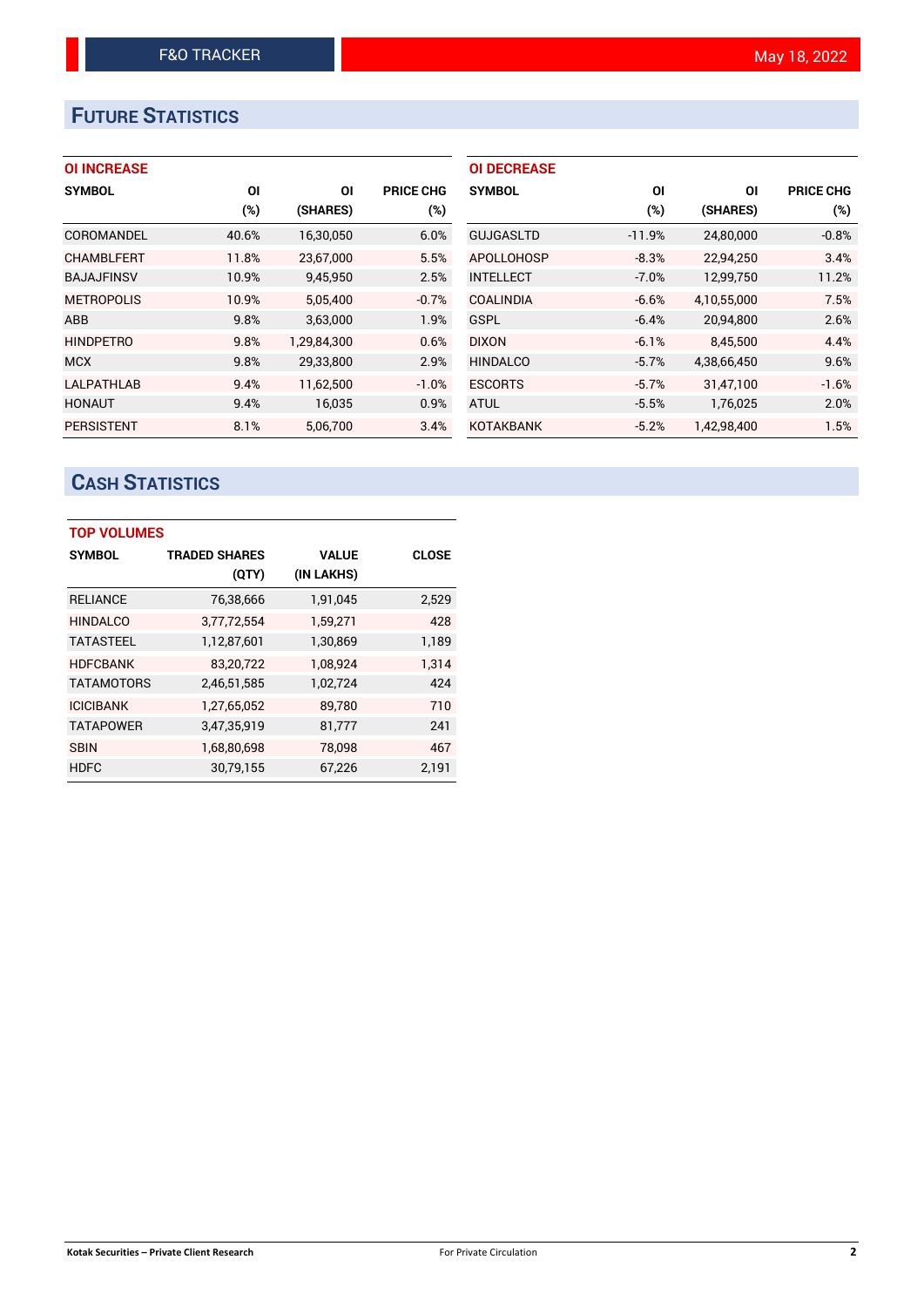# **OPTION STATISTICS**

# **SIGNIFICANT CALL OPEN INTEREST**

| <b>SYMBOL</b>    | <b>STRK</b>  | <b>OPTION</b> | <b>CLOSE</b> | <b>FUT</b>   | ΟI          |
|------------------|--------------|---------------|--------------|--------------|-------------|
|                  | <b>PRICE</b> | TYPE          | (RS)         | <b>CLOSE</b> | (SHARES)    |
| ONGC             | 170          | <b>CE</b>     | 1.3          | 163          | 1,28,93,650 |
| <b>COALINDIA</b> | 200          | CF            | 1.0          | 184          | 81,52,200   |
| <b>SBIN</b>      | 500          | <b>CE</b>     | 1.3          | 461          | 1,10,50,500 |
| <b>NTPC</b>      | 160          | <b>CE</b>     | 0.6          | 150          | 1,71,91,200 |
| ONGC             | 165          | <b>CE</b>     | 2.6          | 163          | 83,19,850   |
| <b>MARUTI</b>    | 8.000        | CE            | 23.8         | 7.525        | 4,54,600    |
| <b>TATAPOWER</b> | 250          | <b>CE</b>     | 3.9          | 241          | 1,33,75,125 |
| <b>ITC</b>       | 265          | <b>CE</b>     | 3.4          | 260          | 1,31,42,400 |
| <b>ITC</b>       | 270          | <b>CE</b>     | 2.3          | 260          | 1,26,08,000 |
| <b>COALINDIA</b> | 190          | СE            | 2.4          | 184          | 54.85.200   |

| <b>SIGNIFICANT PUT OPEN INTEREST</b> |              |               |              |              |           |  |  |  |
|--------------------------------------|--------------|---------------|--------------|--------------|-----------|--|--|--|
| <b>SYMBOL</b>                        | <b>STRK</b>  | <b>OPTION</b> | <b>CLOSE</b> | <b>FUT</b>   | ΟI        |  |  |  |
|                                      | <b>PRICE</b> | <b>TYPE</b>   | (RS)         | <b>CLOSE</b> | (SHARES)  |  |  |  |
| <b>ACC</b>                           | 2,200        | <b>PE</b>     | 23.3         | 2,224        | 2,31,250  |  |  |  |
| <b>TATAMOTORS</b>                    | 400          | <b>PE</b>     | 3.3          | 424          | 64,85,175 |  |  |  |
| <b>ACC</b>                           | 2,100        | <b>PE</b>     | 4.2          | 2,224        | 2,00,750  |  |  |  |
| <b>COALINDIA</b>                     | 170          | <b>PE</b>     | 0.6          | 184          | 28,26,600 |  |  |  |
| AMBUJACEM                            | 350          | <b>PE</b>     | 0.8          | 369          | 32,07,000 |  |  |  |
| <b>COALINDIA</b>                     | 180          | <b>PE</b>     | 2.4          | 184          | 26,29,200 |  |  |  |
| <b>COALINDIA</b>                     | 175          | <b>PE</b>     | 1.1          | 184          | 25,57,800 |  |  |  |
| <b>SBIN</b>                          | 450          | <b>PE</b>     | 4.7          | 461          | 33,81,000 |  |  |  |
| <b>AMBUJACEM</b>                     | 360          | <b>PE</b>     | 1.9          | 369          | 28,39,500 |  |  |  |
| ONGC                                 | 155          | <b>PE</b>     | 1.3          | 163          | 27.75.850 |  |  |  |

| SIGNIFICANT CALL OPEN INTEREST ADDITION |              |               |             |        |              | SIGNIFICANT PUT OPEN INTEREST ADDITION |              |               |             |        |              |
|-----------------------------------------|--------------|---------------|-------------|--------|--------------|----------------------------------------|--------------|---------------|-------------|--------|--------------|
| <b>SYMBOL</b>                           | <b>STRK</b>  | <b>OPTION</b> | <b>OPEN</b> | OI CHG | <b>CLOSE</b> | <b>SYMBOL</b>                          | <b>STRK</b>  | <b>OPTION</b> | <b>OPEN</b> | OI CHG | <b>CLOSE</b> |
|                                         | <b>PRICE</b> | <b>TYPE</b>   | <b>INT</b>  | (%)    | (Rs)         |                                        | <b>PRICE</b> | <b>TYPE</b>   | <b>INT</b>  | (%)    | (Rs)         |
| <b>AUROPHARMA</b>                       | 540          | <b>CE</b>     | 2,48,250    | 1969%  | 15.8         | <b>IOC</b>                             | 106          | <b>PE</b>     | 1,10,500    | 1600%  | 0.2          |
| <b>AUROPHARMA</b>                       | 550          | <b>CE</b>     | 4.02.000    | 206%   | 11.4         | <b>FEDERALBNK</b>                      | 76           | <b>PE</b>     | 1.60.000    | 1500%  | 0.3          |
| <b>HINDUNILVR</b>                       | 2,280        | <b>CE</b>     | 2,93,400    | 179%   | 18.0         | APOLLOTYRE                             | 215          | <b>PE</b>     | 1,07,500    | 1333%  | 5.2          |
| <b>ABFRL</b>                            | 285          | <b>CE</b>     | 3.04.200    | 172%   | 7.5          | <b>TATAPOWER</b>                       | 185          | <b>PE</b>     | 1.35.000    | 700%   | 0.2          |
| <b>ITC</b>                              | 247          | <b>CE</b>     | 1,47,200    | 171%   | 13.8         | <b>KOTAKBANK</b>                       | 1,840        | <b>PE</b>     | 1,60,400    | 604%   | 33.1         |
| <b>AUROPHARMA</b>                       | 560          | <b>CE</b>     | 2,64,750    | 167%   | 8.1          | <b>BAJFINANCE</b>                      | 5.700        | <b>PE</b>     | 3.05.375    | 350%   | 91.6         |
| <b>BANDHANBNK</b>                       | 365          | <b>CE</b>     | 2,19,600    | 149%   | 3.4          | <b>DLF</b>                             | 315          | <b>PE</b>     | 4,09,200    | 335%   | 4.3          |
| <b>HINDALCO</b>                         | 440          | <b>CE</b>     | 27.49.850   | 114%   | 7.4          | <b>COALINDIA</b>                       | 177          | <b>PE</b>     | 13.14.600   | 335%   | 1.7          |
| <b>TATACONSUM</b>                       | 740          | <b>CE</b>     | 2,26,800    | 105%   | 12.1         | <b>HINDALCO</b>                        | 410          | <b>PE</b>     | 12,88,925   | 279%   | 5.5          |
| <b>DELTACORP</b>                        | 245          | <b>CE</b>     | 4,25,500    | 97%    | 5.6          | <b>VEDL</b>                            | 313          | <b>PE</b>     | 2,41,800    | 263%   | 7.5          |

| <b>CALL OPTION VOLUMES</b> |              |               |                  |              | <b>PUT OPTION VOLUMES</b> |              |               |                  |              |
|----------------------------|--------------|---------------|------------------|--------------|---------------------------|--------------|---------------|------------------|--------------|
| <b>SYMBOL</b>              | <b>STRK</b>  | <b>OPTION</b> | <b>CONTRACTS</b> | <b>CLOSE</b> | <b>SYMBOL</b>             | <b>STRK</b>  | <b>OPTION</b> | <b>CONTRACTS</b> | <b>CLOSE</b> |
|                            | <b>PRICE</b> | <b>TYPE</b>   |                  | (Rs)         |                           | <b>PRICE</b> | <b>TYPE</b>   |                  | (Rs)         |
| <b>RELIANCE</b>            | 2,500        | <b>CE</b>     | 46,058           | 61.7         | <b>RELIANCE</b>           | 2,500        | <b>PE</b>     | 20,589           | 31.1         |
| <b>TATASTEEL</b>           | 1,200        | <b>CE</b>     | 28,366           | 27.1         | <b>RELIANCE</b>           | 2.400        | <b>PE</b>     | 14.693           | 9.0          |
| <b>RELIANCE</b>            | 2,600        | <b>CE</b>     | 27,223           | 18.2         | <b>RELIANCE</b>           | 2,460        | <b>PE</b>     | 13,702           | 18.5         |
| <b>RELIANCE</b>            | 2,520        | <b>CE</b>     | 22,776           | 50.0         | <b>ASIANPAINT</b>         | 3.000        | <b>PE</b>     | 11.652           | 37.3         |
| <b>RELIANCE</b>            | 2,540        | <b>CE</b>     | 22,296           | 40.1         | <b>TATAMOTORS</b>         | 400          | <b>PE</b>     | 10,593           | 3.3          |
| <b>TATASTEEL</b>           | 1.160        | <b>CE</b>     | 21,943           | 48.8         | <b>TATASTEEL</b>          | 1.100        | <b>PE</b>     | 10.500           | 6.1          |
| <b>HINDALCO</b>            | 430          | <b>CE</b>     | 19,585           | 11.6         | <b>RELIANCE</b>           | 2,480        | <b>PE</b>     | 10,372           | 24.2         |
| <b>HINDALCO</b>            | 420          | <b>CE</b>     | 18.468           | 16.9         | <b>BAJFINANCE</b>         | 5.700        | <b>PE</b>     | 9.618            | 91.6         |
| <b>TATASTEEL</b>           | 1.140        | <b>CE</b>     | 17,393           | 62.9         | <b>RELIANCE</b>           | 2,440        | <b>PE</b>     | 9,519            | 14.4         |
| <b>RELIANCE</b>            | 2,560        | <b>CE</b>     | 16.824           | 30.8         | <b>ASIANPAINT</b>         | 2,900        | <b>PE</b>     | 9.484            | 17.5         |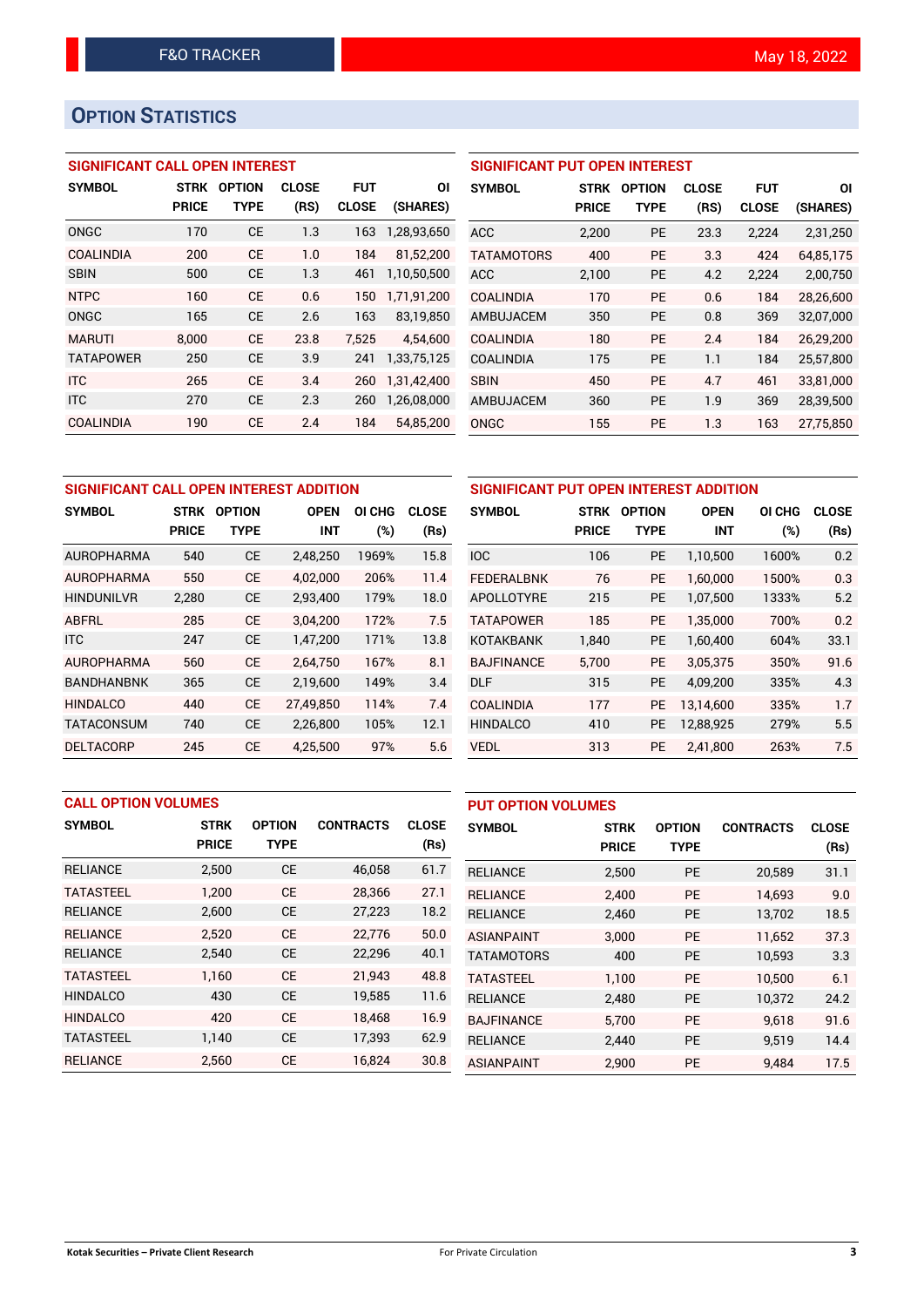## **RATING SCALE (PRIVATE CLIENT GROUP)**

- **BUY**  Stock/Index looks strong from the expiry/near term perspective and is expected to gain on the basis of technical and/or derivative parameters. Time frame is minimum of current expiry and in certain cases extend to the next series depending on the stock behaviour. Strict stop loss needs to be adhered to for every buy/long recommendation given.
- **SELL** Stock/Index looks weak from the expiry/near term perspective and is expected to gain on the basis of technical and/or derivative parameters. Time frame is minimum of current expiry and in certain cases extend to the next series depending on the stock behaviour. Strict stop loss needs to be adhered to for every sell/short recommendation given.

#### **FUNDAMENTAL RESEARCH TEAM (PRIVATE CLIENT GROUP)**

**Shrikant Chouhan Arun Agarwal Amit Agarwal, CFA Hemali Dhame** shrikant.chouhan@kotak.com arun.agarwal@kotak.com agarwal.amit@kotak.com Hemali.Dhame@kotak.com +91 22 6218 5408 +91 22 6218 6443 +91 22 6218 6439 +91 22 6218 6433

Metals & Mining, Midcap Pharmaceuticals Pharmaceuticals Research Associate Support Executive<br>
iatin.damania@kotak.com purvi.shah@kotak.com rini.mehta@kotak.com k.kathirvelu@kotak.com jatin.damania@kotak.com

**Sumit Pokharna** Pankaj Kumar<br>Oil and Gas, Information Tech Construction, sumit.pokharna@kotak.com pankajr.kumar@kotak.com

**Jatin Damania Purvi Shah Rini Mehta K. Kathirvelu**

Construction, Capital Goods & Midcaps +91 22 6218 6438 +91 22 6218 6434

Transportation, Paints, FMCG

+91 22 6218 6440 +91 22 6218 6432 +91 80801 97299 +91 22 6218 6427

## **TECHNICAL RESEARCH TEAM (PRIVATE CLIENT GROUP)**

**Shrikant Chouhan Amol Athawale Sayed Haider** [shrikant.chouhan@kotak.com](mailto:shrikant.chouhan@kotak.com) [amol.athawale@kotak.com](mailto:amol.athawale@kotak.com) Research Associate +91 22 6218 5408 +91 20 6620 3350 [sayed.haider@kotak.com](mailto:sayed.haider@kotak.com)

+91 22 62185498

#### **DERIVATIVES RESEARCH TEAM (PRIVATE CLIENT GROUP)**

+91 79 6607 2231 +91 22 6218 5497 +91 33 6615 6273

**Sahaj Agrawal Prashanth Lalu Prasenjit Biswas, CMT, CFTe** [prasenjit.biswas@kotak.com](mailto:prasenjit.biswas@kotak.com)